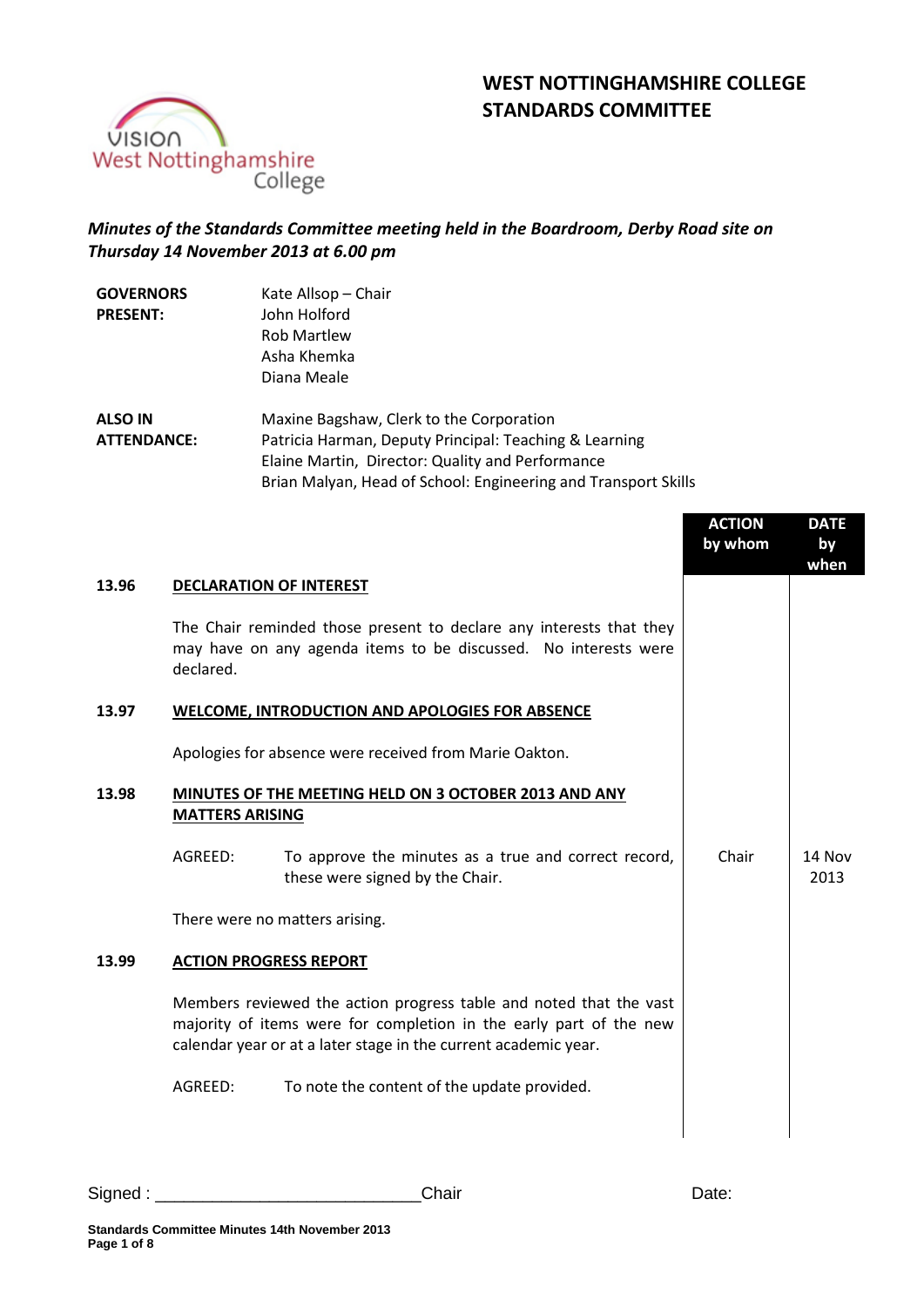#### **14.00 DEPUTY PRINCIPAL`S REPORT**

The Deputy Principal introduced this item and drew a number of matters to members` attention:

- 1. Wider Learning Observation Policy 2013/14
	- Some aspects of wider learning are currently facilitated by support staff who are not qualified as teachers. This includes staff involved in delivering aspects of health and wellbeing, careers and employability, enterprise, sport, study skills, tutorials or those who work in the learning resource centre. The majority of these staff will deliver one off sessions e.g. how to research effectively in the learning resource centre, or those who do it on a more regular basis e.g. the personal development coaches who act as personal tutors in some curriculum areas.
	- During inspections Ofsted now observe learning wherever it takes place which is not necessarily in a formal classroom or workshop situation. It has, therefore, been deemed appropriate to observe these learning sessions as they form part of the students` study programme.
	- The Wider Learning Observation Policy 2013/14 proposes that these observations will be ungraded during 13/14. Staff will receive feedback highlighting strengths and areas for development.
	- Staff development will be provided to support these staff in providing an effective learning experience for students.
	- The policy has been discussed with team leaders who, in turn, have reviewed with their teams. Feedback is being taken from teams and from the trade unions. Following this, the policy will be finalised and rolled out during the academic year.

In general discussion, members all agreed that this was an appropriate step to take and were supportive of the proposals put forward by the college.

- 2. Hair and Beauty Lesson Observations
	- In order to obtain an external view of the standard of teaching and learning within the Hair and Beauty curriculum area, a practising Ofsted inspector was engaged to complete observations of teaching and learning within the area. In line with the college`s observation policy, the staff were given two days notice of the observation process. The observations took place on 30, 31 October and 1 November 2013.
	- The grade profiles for the individual areas of work were:
		- a) Hair 5 observations, one grade one and four grade two. All agreed that this was a really good result given that, at the 2012 inspection, it was the Hair Team who were a real concern.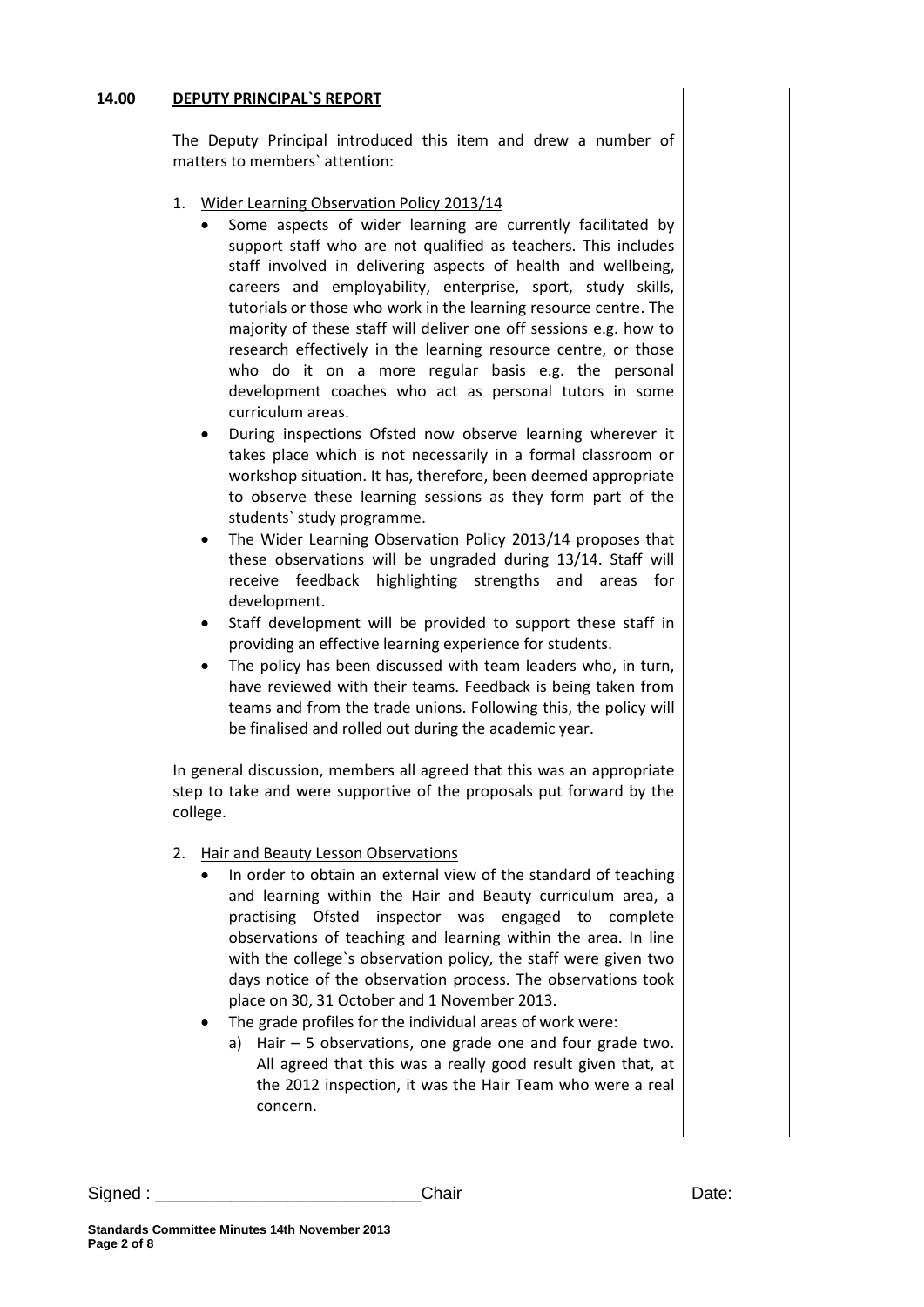|    | b) Beauty Therapy - eight observations, two grade twos, five<br>grade threes and one grade four. All agreed that the grade<br>four was disappointing. The committee was advised that the<br>activity/session observed did not meet the students' needs<br>albeit that this may not be typical of this teacher's abilities.<br>c) English and Maths - two observations, one grade two and<br>one grade three.<br>The detailed feedback to individuals and to the school of<br>learning management team is being used to identify further<br>areas for improvement and to share good practice across the<br>teams.<br>The committee was advised that the observation grades seen<br>compare well with the inspection findings made in May 2012. In<br>addition to this, the observations have been checked with the<br>college's own observation profile and most align, some are<br>slightly higher and some slightly lower but in general they even<br>out.<br>The observations, if accurate and accepted, would give an<br>٠<br>overall grade of three. Clearly there are still lots of areas for<br>improvement, but the current observation profile would take<br>the provision out of 'inadequate'.<br>All Governors agreed that the direction of travel in this area is<br>positive, but that there was still work to do and that it was key<br>to keep staff motivated. |            |             |
|----|-------------------------------------------------------------------------------------------------------------------------------------------------------------------------------------------------------------------------------------------------------------------------------------------------------------------------------------------------------------------------------------------------------------------------------------------------------------------------------------------------------------------------------------------------------------------------------------------------------------------------------------------------------------------------------------------------------------------------------------------------------------------------------------------------------------------------------------------------------------------------------------------------------------------------------------------------------------------------------------------------------------------------------------------------------------------------------------------------------------------------------------------------------------------------------------------------------------------------------------------------------------------------------------------------------------------------------------------------------------------------------|------------|-------------|
|    | 3. Ofsted Learner View<br>A direct link to the website has been made available to students via<br>the front page of Learnernet. This ensures that it is accessible to all<br>students both in college and remotely. The responses are recorded<br>within academic years. As at 29 October 2013 there were nine<br>responses. This response rate is not sufficient to provide analysis.<br>Members discussed the use of surveys generally and acknowledged<br>that for the college's own purposes the Ofsted site is not<br>particularly helpful as it only gives top level statistics. It was agreed<br>that at the next meeting the Deputy Principal, as part of her report,<br>would bring a print out of the survey template so that Governors<br>could get a better understanding of the likely usefulness of this<br>survey.                                                                                                                                                                                                                                                                                                                                                                                                                                                                                                                                             | Dep. Prin. | Jan<br>2014 |
| 4. | <b>Delivery Staff Terminology</b><br>Members acknowledged that the opinions of staff had been<br>garnered at a number of levels. Although alternatives could be used<br>it was agreed that, for the immediate future, the term 'delivery<br>staff' would be retained.                                                                                                                                                                                                                                                                                                                                                                                                                                                                                                                                                                                                                                                                                                                                                                                                                                                                                                                                                                                                                                                                                                         |            |             |
| 5. | <b>GCSE English and Maths Reforms</b><br>Governors were advised that key features of the new GCSEs would<br>include:                                                                                                                                                                                                                                                                                                                                                                                                                                                                                                                                                                                                                                                                                                                                                                                                                                                                                                                                                                                                                                                                                                                                                                                                                                                          |            |             |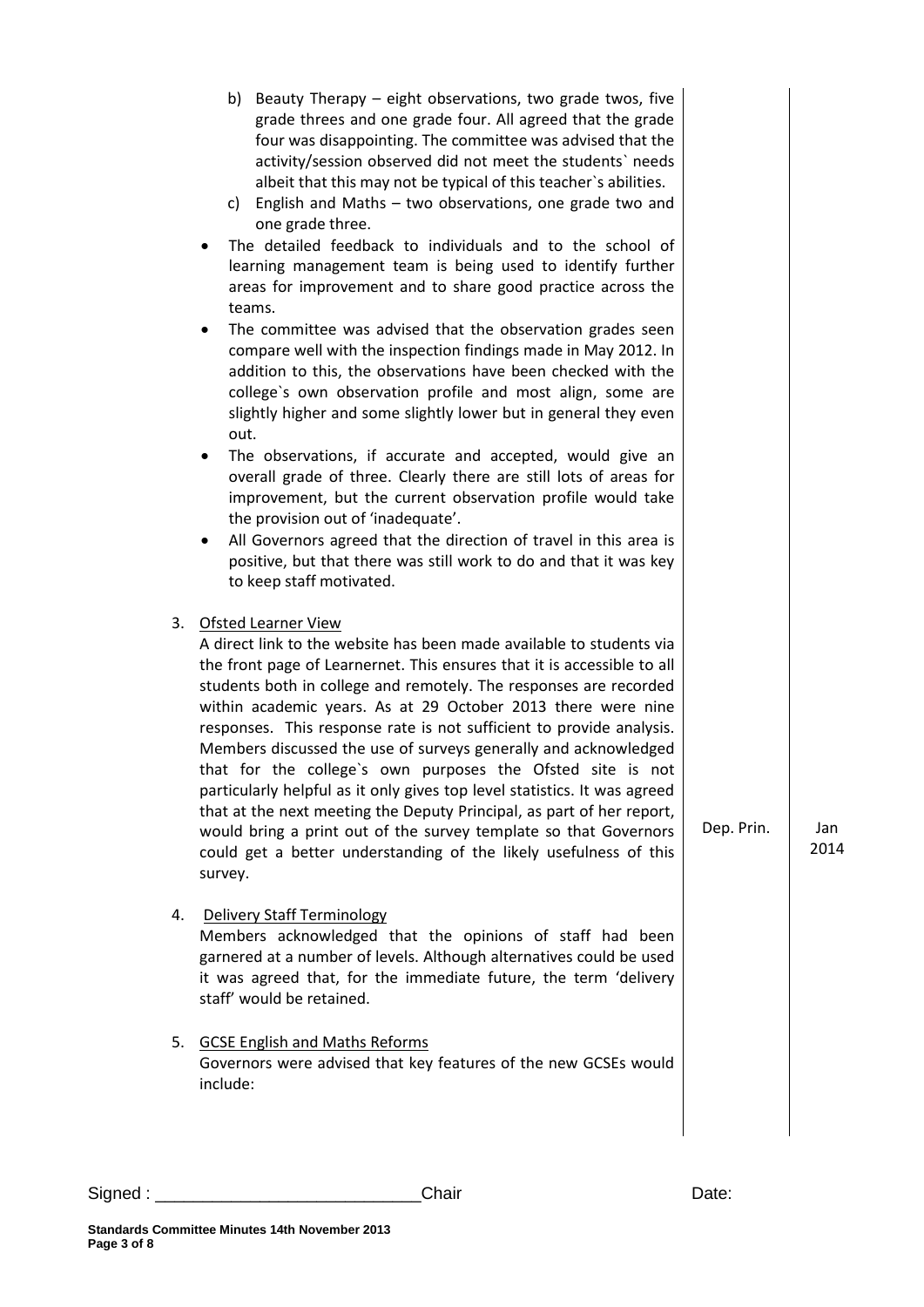- A new 1-9 grading scale with 9 being the top level which is intended to allow better discrimination between high performing students.
- A full linear structure with all assessment at the end of the course with content not divided into modules.
- Exams as the default method of assessment with decisions on a non exam assessment on a subject by subject basis.
- Exams in the summer apart, from English Language and Maths, where there will be exams in November for 16 year olds.
- Content in English and Maths has also increased significantly. Governors all acknowledged that English and Maths are already challenging areas for the college and it is envisaged that they will only become more so with the new changes.

## 6. Future Success Measures

BIS, with support from the data service and the schools funding agency, is developing a new set of outcome focussed measures of performance for funded post 19 education and skills. There will be three core measures:

- a. Destination
- b. Progression
- c. Earning change (initially at local enterprise partnership and sector level).

This latter measure will compare the earnings change of all those learners completing and achieving their full level 2 and level 3 courses one year after completing the course. The measure would use matched data from administrative records from SFA, DWP and HMRC and will initially be published at sector subject area and local enterprise partnership level. In the first instance, these measures will be published as experimental data to improve transparency on performance. However, ultimately BIS want to be able to use these wider measures to inform performance monitoring and intervention regimes.

The committee all acknowledged that monitoring, collating and tracking this information for each of the departments involved would be a significant undertaking. The success of this initiative will entirely be down to the systems in place and the accuracy of the data provided. All acknowledged that this information was outside of the control of all colleges and that to ensure accuracy the college may wish to consider how it completes its own tracking of these incredibly important concepts and performance measures.

AGREED: To note the content of the update provided.

## **14.01 SELF ASSESSMENT REPORT (SAR) 2012/13 - DRAFT**

Elaine Martin introduced this item and confirmed that the college closes its data collection processes at the beginning of October and, as a consequence, by that time there is a real sense that the information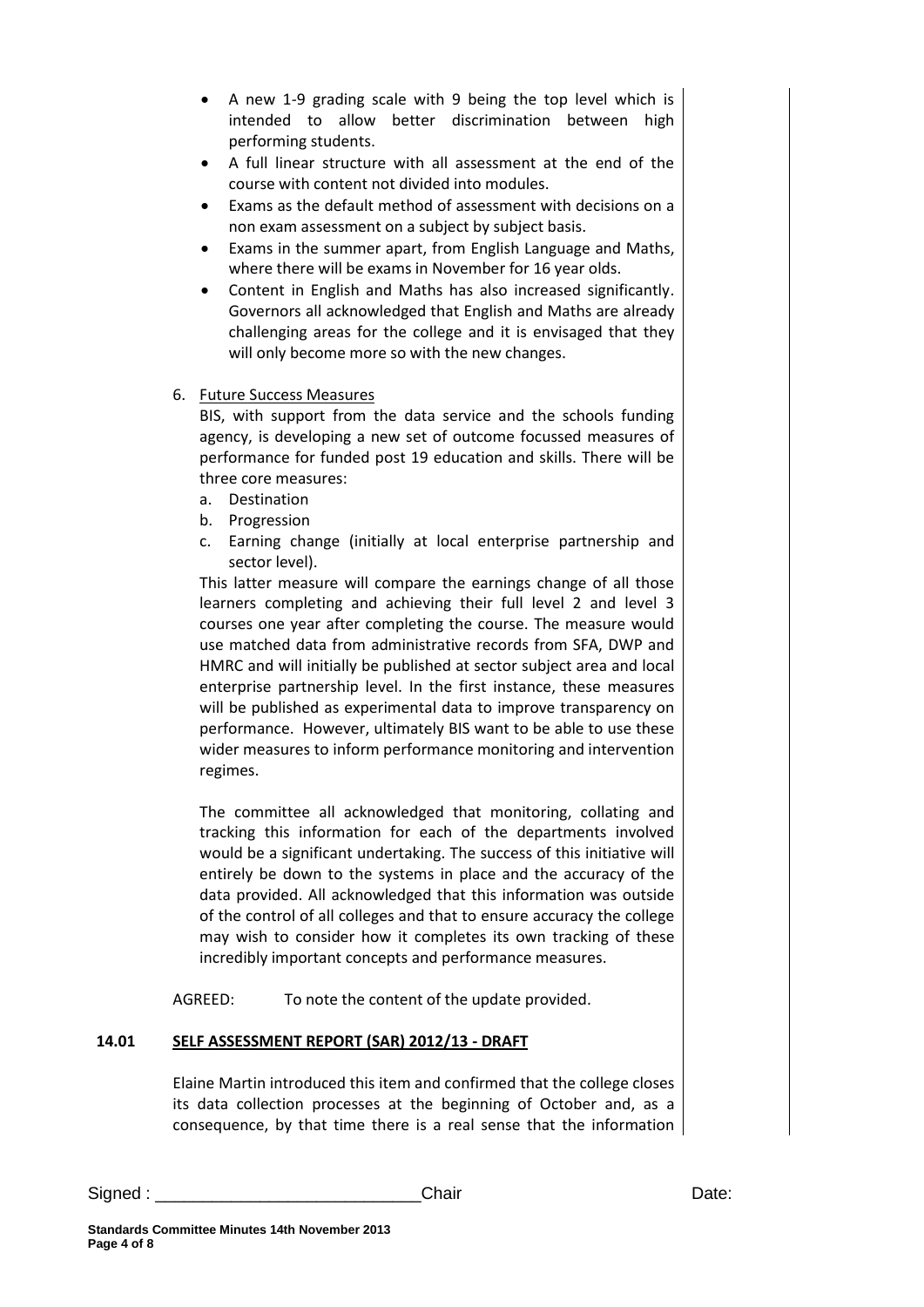available is robust. That being said, it was specifically brought to members` attention that an additional contract was agreed with the college very late which has produced additional data which will change the draft position slightly.

She confirmed that drafts of the self assessment report have been considered by the members of the Executive Team following which amendments have been made to the report. Following amendments, the self assessment report was subject to external validation by the Deputy Principal: Teaching and Learning, Director: Quality and Performance, a member of the Standards Committee and an experienced Ofsted inspector. Subsequent to the external validation, further refinements have been made to the document and the self assessment grades were agreed at the external validation event.

She explained to the committee that the structure and process of self assessment was changed during 2012/13 to ensure that a succinct but self critical approach was adopted. The style of this report is similar to those produced by Ofsted as being `judgement rich`. Judgements are supported by statements indicating impact upon the student and key performance evidence. In essence the college SAR is now an executive summary underpinned by a range of corporate documentation such as Standards Committee reports, curriculum area SARs, support SARs, sector subject area SARs and quality improvement plans. These reports and processes ensure that the college has up to date information available in line with Ofsted`s short notice inspection requirements.

In reviewing the SAR documentation a number of specific elements were brought to the committee`s attention:

- Page  $2 it$  is important to recognise that the college's ER data provides a 3 year trend as at period 13 which is not a full year. Full year (period 15) data is published in December each year. National comparator data is also a year behind. Period 15 data is used to compile the national success rates tables which have been included in the SAR as a guide to the college`s in year performance. Therefore in the SAR report, tables have been produced at this point to enable like for like comparisons to be made on indicative outturn. Full year (period 15) data will be evaluated when available.
- Page 8 these data tables provide a prior year comparison. Governors were specifically advised that the Ofsted frameworks between 11/12 and 12/13 are very different and, therefore, it is not possible to compare like with like. In determining the grade for Overall Effectiveness this is a combination of the 3 underpinning core elements which are:
	- a) Outcomes for learners
	- b) Quality of teaching, learning and assessment
	- c) Effectiveness of leadership and management
- Page 9 provides classroom based sector subject area grade profiles. The data tables provide detail of the area, contributory schools of learning and also the size of the cohort (net starts for long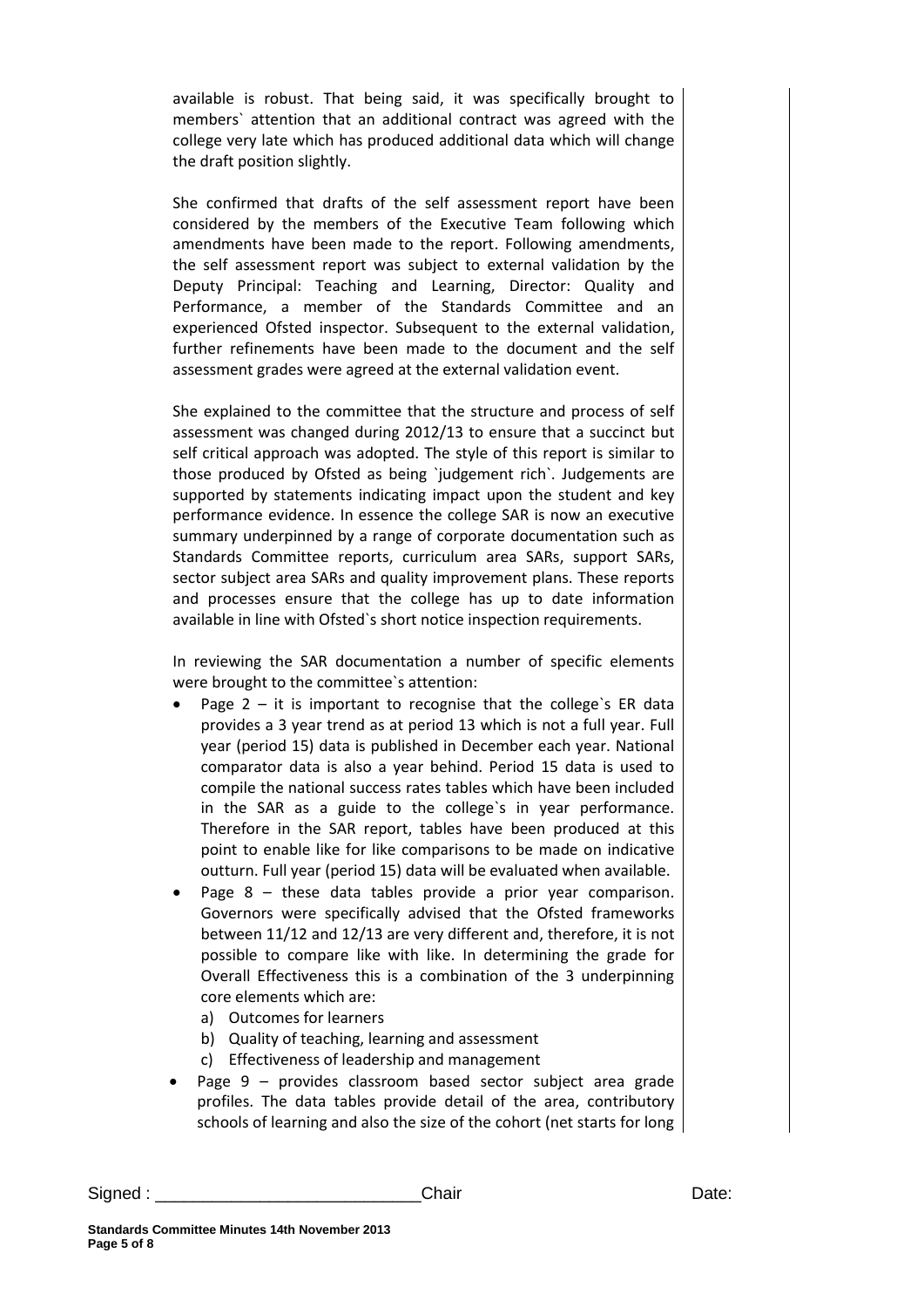qualifications). The grades are derived from triangulating success rates, lesson observation grade profiles and student views, through surveys and from curriculum area SARs.

- Page 10 Governors, when reviewing the grade profile, expressed some concern at the grade 4 given for Finance, SFL ESOL and sign language. Members were advised that the grades were only a broad indicator for the year, as previously reported the frameworks are not like for like. Members were asked to note that on page 10 the college is no longer grading by schools but by curriculum area.
- Page 11 this data details employer responsive statistics (partners). Governors expressed some concern at the grade 4 given for Health, Public Services and Care. In terms of a matter of accuracy members felt that the comment at the bottom of the data table should read "the college does not do employer responsive work within the sector subject areas" graded pink.
- Page 12 SSA data. Members were advised that the size of provision influences the rating given and statistical significance.
- Page  $13$  these are partner provider grade profiles. It was acknowledged that some grades are still in draft as final information is awaited.
- Page 14 this details business support grades. Governors took the opportunity to question how these grades are determined. It was explained that the SARs are written on the basis of distance travelled since the last SAR. Elaine Martin confirmed that it was her intention to look at developing SLAs within all teams so that clear reference frameworks are in place.
- Page 19 this details outcome for learners. It was noted that classroom based provision represents approximately 50% of all provision. Members, in reviewing the percentages, were advised that the late contract data discussed earlier in the meeting does lead to a slight change in some areas. These were discussed on a line by line basis. Of particular concern was the employer responsive timely success rate which, over two years, has decreased from 72% to 56%. Members questioned why such a big drop. It was explained that there is no one single reason but includes:
	- a) Contract management
	- b) Order of delivery of framework elements
	- c) Functional skills

Members were advised that work place learning with 3,750 leavers and a college success rate of 98% is 7% above the national success rate and is outstanding. This, however, should be compared with a timely success rate with 4121 leavers at 77% is 7% below the national success rate and requires improvement.

 Page 20 – table 1.3 shows the data for NVQs. The timely college success rate has now increased to 78%. However, this is still well below the national benchmark. Table 1.4 is solely classroom based activity (used to be learner responsive). Members felt that the title was somewhat confusing at it was agreed that it would be changed to "all provision excluding partners and apprenticeship programme". College success rate percentiles are at national

Elaine Martin

Nov 2013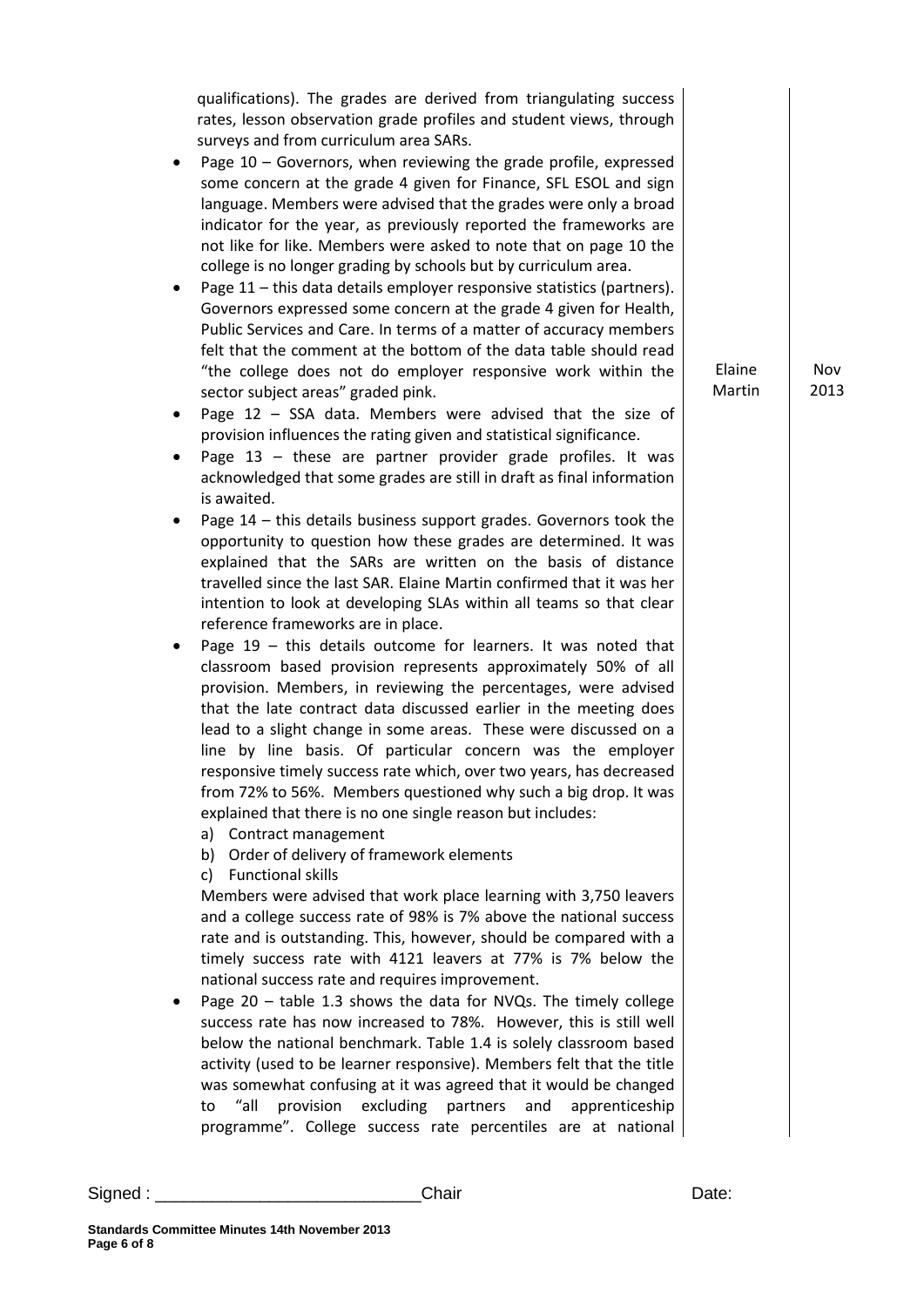average but improving, however unfortunately the national picture is improving at a faster rate. In relation to the outcomes for learners Governors were assured that the college does know where the issues are and actions required to bring about improvements are fully detailed in the quality improvement plan.

- Page 21 it was acknowledged that even though there are amber statistics for the headline 19+ SSRs, within them there will be improving trends. Governors were advised that there are some very robust review processes in place now and there is a feeling that the draft SAR accurately reflects the college position. It was explained that outcomes for learners are not just based on achievement data but is much broader and includes student experiences and progression/destination data, not just success rates. In this area learning and teaching assessment is critical as inspectors will be looking at the validity of college based observations. It was acknowledged that teaching, learning and assessment is now, in effect, a limiting grade. In terms of leadership and management the key aspect that inspectors seem to be looking at this point in time is performance management.
- Page 25 this section details progression within the organisation and shows good internal progression between levels. In terms of progression, Governors felt that it was also very important to know progress in the context of the starting point. Elaine Martin confirmed that in the next year the college will start to use ALPS for level 3 and ProMonitor on a much wider basis.

The Principal indicated that she would like to better understand the areas that are on the  $90<sup>th</sup>$  percentile. In her view there was not enough in the self assessment report on destinations and progression for her to be clear regarding challenge or acceptance of the statements made. It was agreed that prior to finalising the SAR more consideration would be given to information in these areas. The Principal expressed the belief that the report does not accurately reflect the positive achievements and questioned whether or not the report was doing the college justice. It was agreed that there was a need to broaden the evidence base to support the SAR judgements to ensure robust statements.

It was agreed that Patricia Harman would provide Rob Martlew with a copy of the 2012 Ofsted Common Inspection Framework so that he could better understand the categorisation of grades.

- Page 28 apprenticeships. Not all of this provision relates to partners.
- Page  $32$  the vast majority of the reports regarding teaching, learning and assessment have been provided to the committee on an in year basis.
- Page 38 section 3 provides an assessment of leadership and management.

In discussing the report as a whole, members considered the data at

| Signed | م hair | ∪ate. |
|--------|--------|-------|
|--------|--------|-------|

Nov 2013

Elaine Martin

> Nov 2013

Dep. Prin.